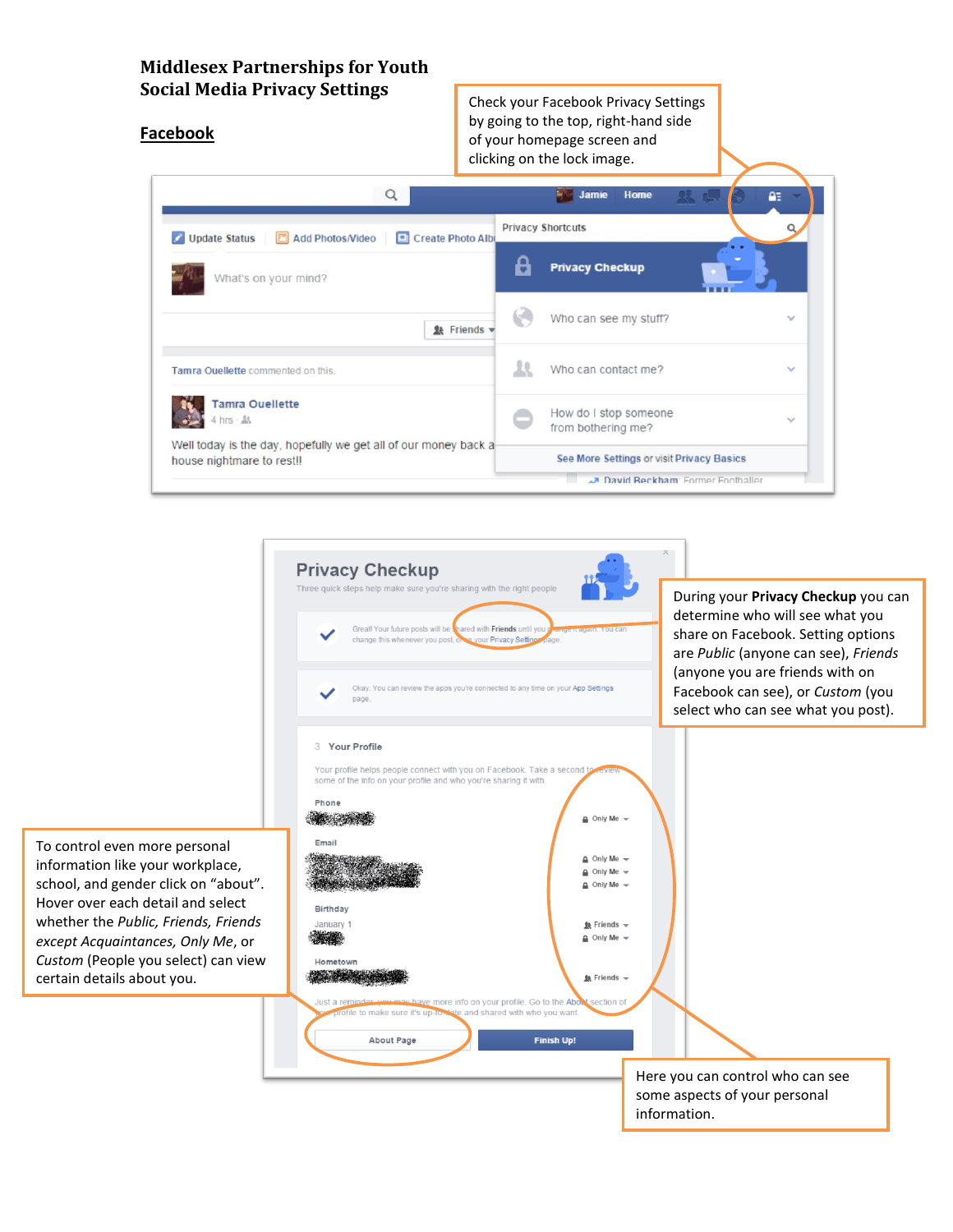## **Middlesex Partnerships for Youth Social Media Privacy Settings**

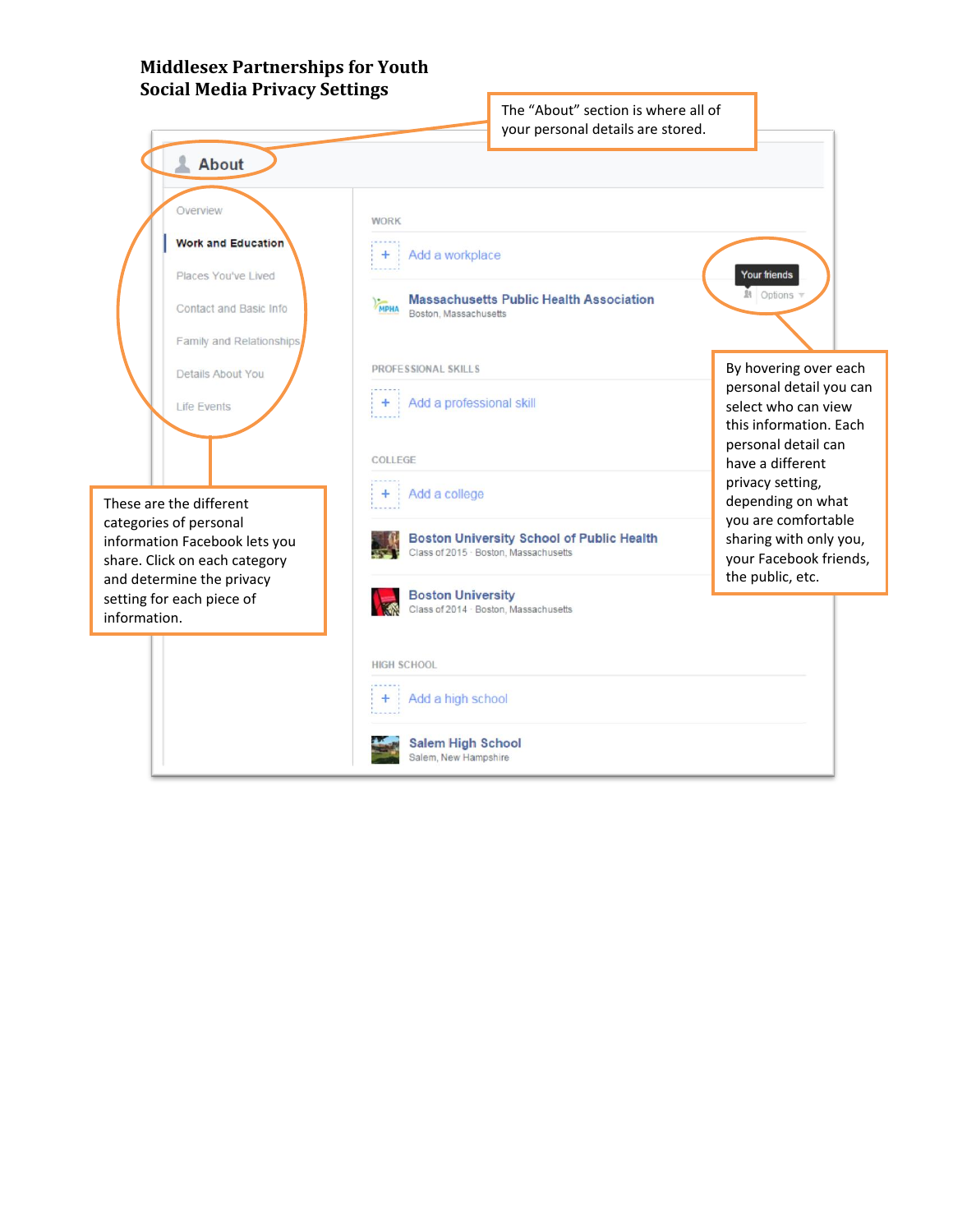# **Middlesex Partnerships for Youth Social Media Privacy Settings**

#### **Twitter**

- 1. Log in to your Twitter account
- 2. Go to:<https://twitter.com/settings/security>